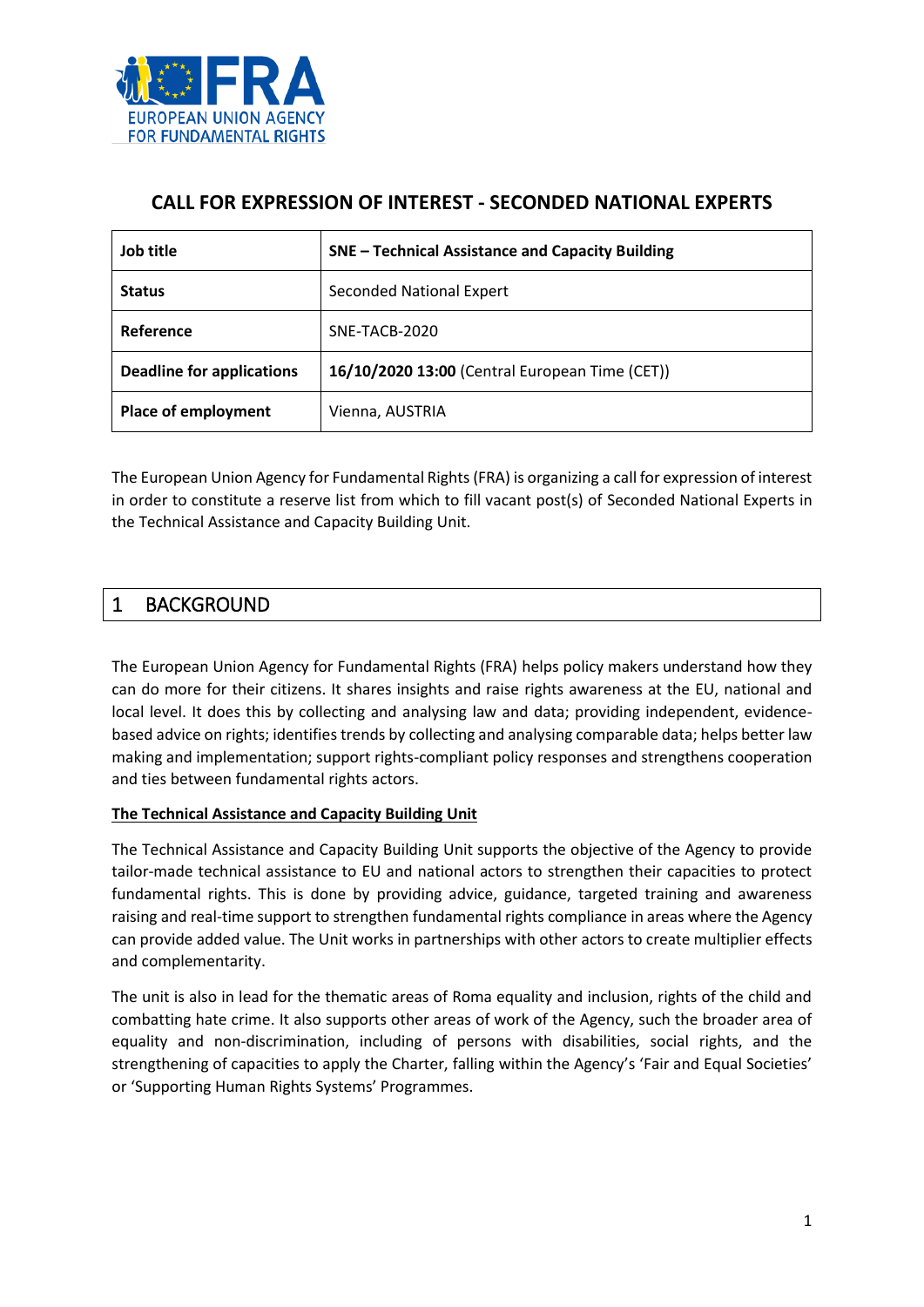

# 2 DUTIES

The successful candidate will work in the Technical Assistance and Capacity Building Unit under the supervision of the Head of Unit. She/he will also work closely with other members of the unit, as well as staff in other units.

The jobholder will support the management of technical assistance and capacity building projects as set out in the [Agency's Programming Document](https://fra.europa.eu/en/about-fra/what-we-do/annual-work-programme), by promoting fundamental rights compliance through strong legal and policy analysis.

The successful candidate will be expected to carry out the following tasks:

- Contribute to project management; this includes tasks related to the overall planning, development, implementation and monitoring of projects – including oversight of quality of deliverables
- Based on FRA data and research findings, develop tailor made tools, advice, guidance documents and targeted trainings to institutional and national stakeholders within projects promoting respect for fundamental rights;
- Draft high quality and sound legal and policy analysis, in a manner, which is accessible to non-experts;
- Contribute to the drafting of technical specifications for contracting external work related to the unit and ensure the timely execution of procurement procedures in close cooperation with the Corporate Services Unit; monitor payments and budget implementation according to contracts;
- Represent the Agency at meetings and events, and organise internal meetings;

#### **Duties applicable to all staff**:

- Actively work towards the achievement of the goals of the FRA in accordance with the [Strategic Plan;](https://fra.europa.eu/en/about-fra/what-we-do)
- Perform any other work-related duties and responsibilities that may be assigned by the Head of Unit in the interest of the service.

### 3 ELIGIBILITY CRITERIA

To be admissible for this selection, candidates must fulfil all the following conditions by the deadline for submission of applications:

#### **General conditions**

• Be employed by a national, regional or local public administration or an intergovernmental organisation (IGO), or an independent university or research organisation that does not seek to make profit for redistribution or is in fact part of the public sector;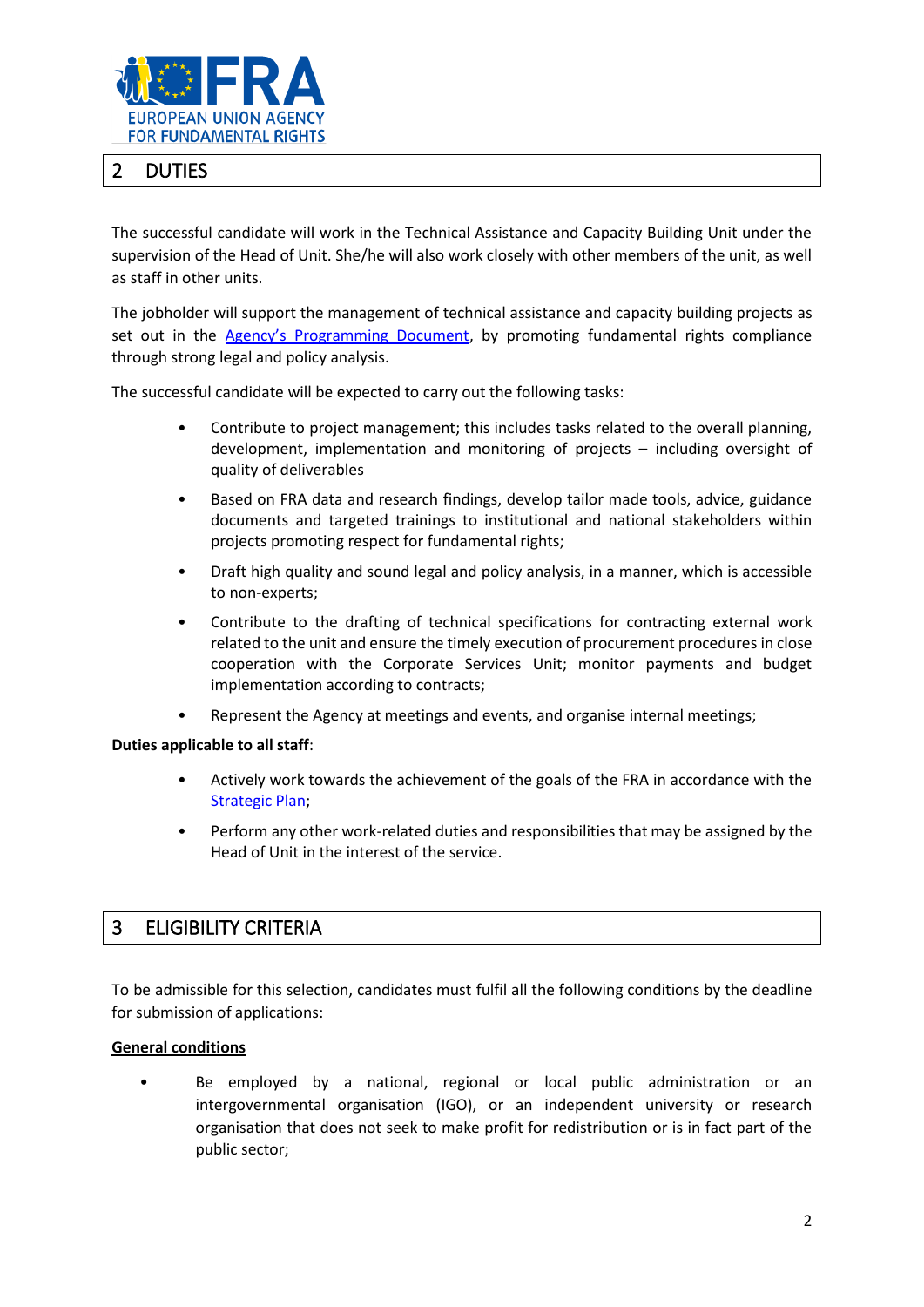

- Have worked for their employer on a permanent or contract basis for at least 12 months before the secondment and shall remain in the service of that employer throughout the period of secondment;
- Be a national of one of the Member States of the European Union.

#### **Education**

 $\bullet$  Have a university degree attested by a diploma<sup>1</sup>.

#### **Professional experience**

• Have at least 3 years of full-time professional experience of administrative, legal, scientific, technical, advisory or supervisory functions gained after obtaining the relevant degree, at a level equivalent to the post and relevant to the tasks listed under section 2 " Duties".

#### **Language skills**

1

• Have thorough knowledge of one EU language, and a satisfactory knowledge<sup>2</sup> of a second EU language.

## 4 SELECTION CRITERIA

In order to select the best-qualified candidates for interview and possible test phase, the Agency will consider the following:

- Minimum of **three** years working experience relevant to the items listed under "Duties";
- Proven experience in project management, including administrative and budgetary management;
- A proven ability to draft high quality analyses and policy/research papers in English; which should be substantiated by a list in the applicant's CV of publications and/or reports/policy papers that he/she has written;
- Proficiency in the use of various MS Office tools (Word, PowerPoint, Excel, etc.);
- Strong organisational skills and ability to work quickly, multi-task and prioritise;
- Excellent communication and interpersonal skills;
- A flexible approach to working in an interdisciplinary and diverse team that facilitates collaboration and teamwork.

The following criteria will be considered as advantageous:

• Experience in providing training, technical assistance and/or capacity building in the field of fundamental rights.

 $1$  Only diplomas and certificates that have been awarded in EU Member States or that are the subject of equivalence certificates issued by authorities in the said Member States shall be taken into consideration. Any equivalence certificate shall be issued by the deadline for applications.

 $<sup>2</sup>$  The knowledge is required at least at B2 level. The assessment at B2 level is done in accordance with the</sup> Common European Framework of Reference for Languages (CEFR) (http://europass.cedefop.europa.eu/sites/default/files/cefr-en.pdf)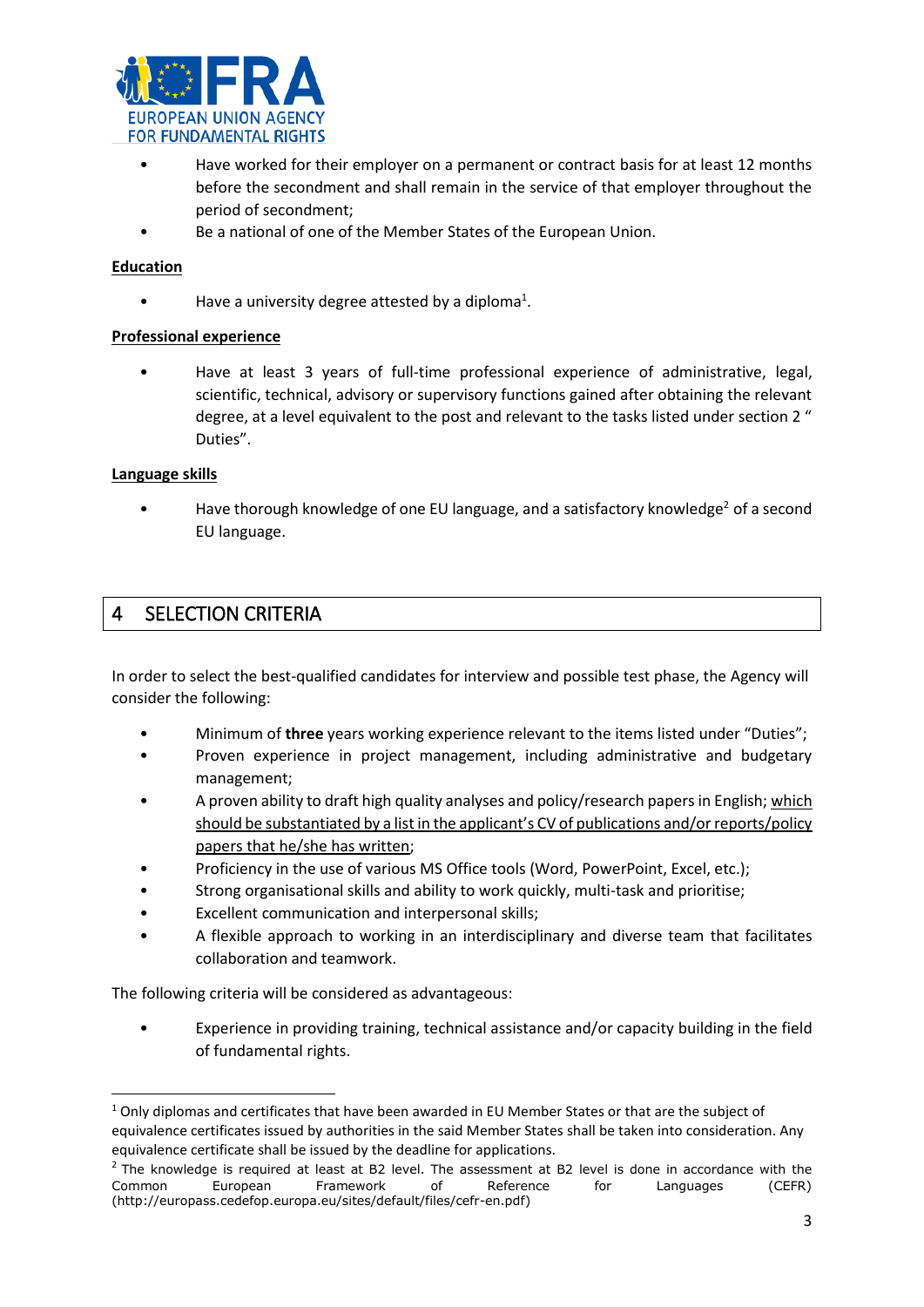

- Knowledge of the human and fundamental rights law frameworks especially in the area of equality and non-discrimination and/or rights of the child, demonstrated through academic and/or working experience;
- Project Management training supported by a relevant certification.

In addition to the above criteria, candidates invited to the interview and test phase will be assessed against the following requirements too:

- **Communication**: communicate clearly and precisely both orally and in writing;
- **Analysis and Problem-solving**: ability to identify the critical facts in complex issues and develop creative and practical solutions;
- **Working with Others**: work cooperatively with others in teams and across organisational boundaries and respect differences between people; create a sense of team spirit by encouraging shared goals and exchange of knowledge and experience;
- **Learning and Development**: develop and improve personal skills and knowledge of the organisation and its environment; commit to train others, share knowledge, and systematically improve working methods;
- **Prioritisation and Organisation**: ability to prioritise the most important tasks, work flexibly and organise own and others' workload efficiently;
- **Quality and Results**: take personal responsibility and initiative for delivering work to a high standard quality within set procedures; show clear customer orientation (internal and external); build systematic and methodical processes into projects and work of self and own team;
- **Resilience**: remain effective under work pressure, be flexible and adapt to a changing work environment; encourage others to do the same and adjust own and team's approach to embrace changing circumstances.

# 5 SUBMISSION OF APPLICATIONS AND DEADLINE

Candidates are requested to submit their application electronically through the Agency's website: [www.fra.europa.eu.](http://www.fra.europa.eu/)

**Only** electronic applications will be accepted.

An application will be deemed admissible only if it includes:

- a CV in **Europass format** (other formats will not be considered);
- a **motivation letter** (preferably no more than one page);
- a fully filled in **eligibility and selection criteria grid** (done via the online application).

Applications must be sent no later than **16/10/2020 at 13:00** (Central European Time (CET)).

Information concerning the status of the selection procedure can be found at the following address: <http://fra.europa.eu/en/about-fra/recruitment/vacancies> .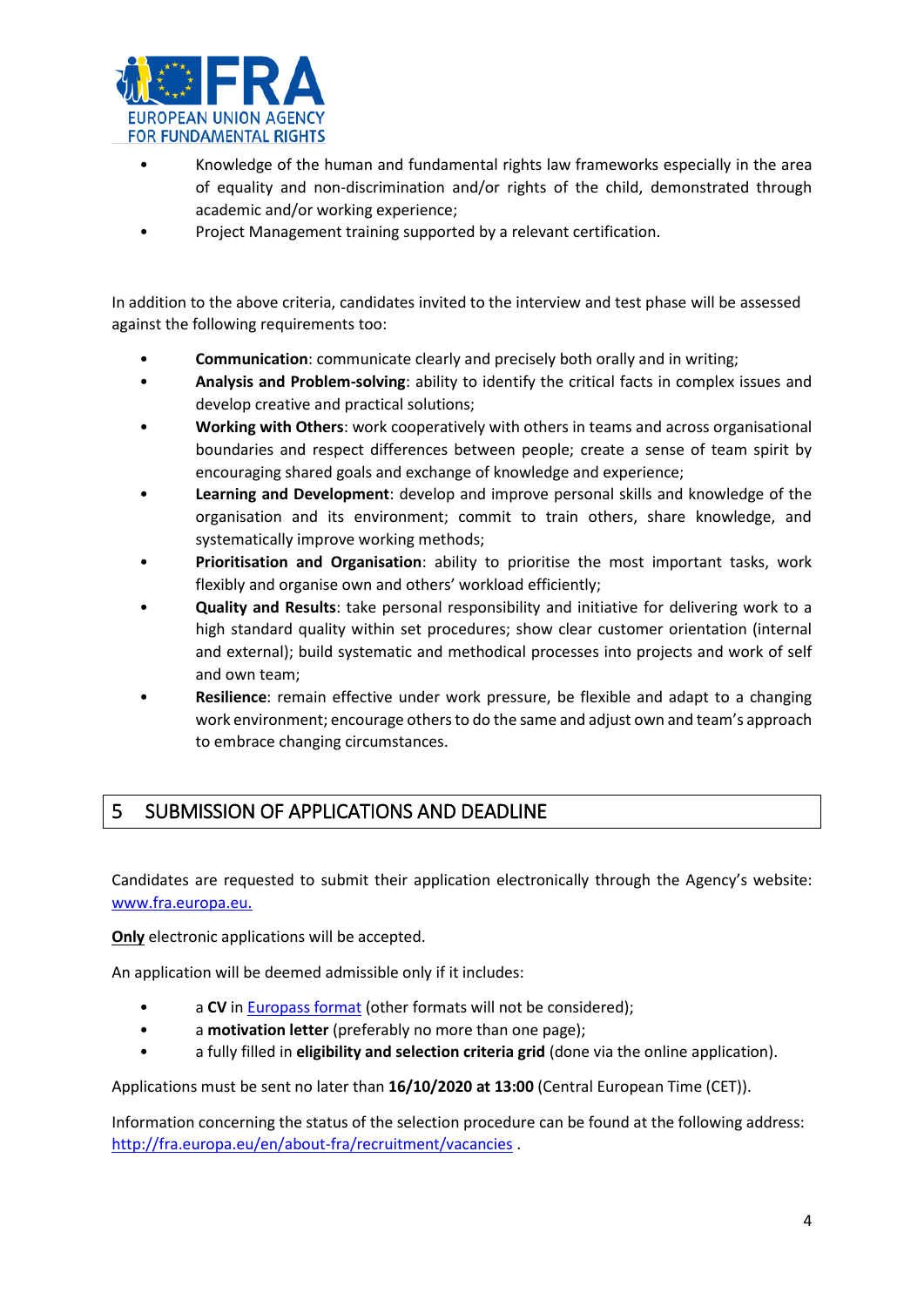

In case you experience technical problems during your application please contact, within the above mentioned deadline, the e-mail address below providing an explanation of the issue: [recruitment@fra.europa.eu.](mailto:recruitment@fra.europa.eu)

**Please note that due to the large number of applications we receive, the system may face problems in processing such amounts of data when reaching the deadline for submission of applications. We therefore advise to apply well ahead of the deadline.**

# 6 EQUAL OPPORTUNITIES

FRA urges anyone meeting the eligibility criteria and interested in the position to apply. FRA is an equal opportunities employer and encourages applications without distinction on the basis of gender, colour, racial, ethnic or social origin, genetic features, language, religion or belief, political or any other opinion, membership of a national minority, property, birth, disability, nationality, age, sexual orientation or gender identity.

FRA encourages candidates with disabilities to apply. If you consider yourself to have a physical, mental, intellectual or sensory disability, please tick the appropriate box on the on-line application form and indicate any adjustments or arrangements, relating to your disability, so FRA can ensure your full and equal participation in the interview.

# 7 SELECTION PROCEDURE

A Selection Committee is nominated by the Appointing Authority of FRA.

Eligibility of candidates will be assessed according to compliance with all formal requirements by the closing date for the submission of applications (please see section 3 "Eligibility criteria"). Only the applications of eligible candidates will be evaluated in accordance with the selection criteria as specified in the publication notice (see section 4 "Selection criteria").

**The Agency will invite for an interview the top 8 candidates among those who have obtained at least 60 %.** The interview will mainly be held in English and it will take place in Vienna (Austria), where the Agency has its seat and where the place of secondment is.

In case the COVID-19 situation does not allow candidates to have their written and oral exams at the FRA premises, all short-listed candidates will be invited for online written and oral tests. The short-listed candidates will receive further detailed information in due time.

Successful candidates will be included on a reserve list drawn up by the Selection Committee. This reserve list will be proposed to the Appointing Authority of FRA. The Appointing Authority will decide on the establishment on the reserve list. This reserve list will be valid for two years from the date of its establishment (the validity of the reserve list may be extended). The reserve list may be used for future secondment, should vacancies arise. All invited candidates will be informed by letter whether